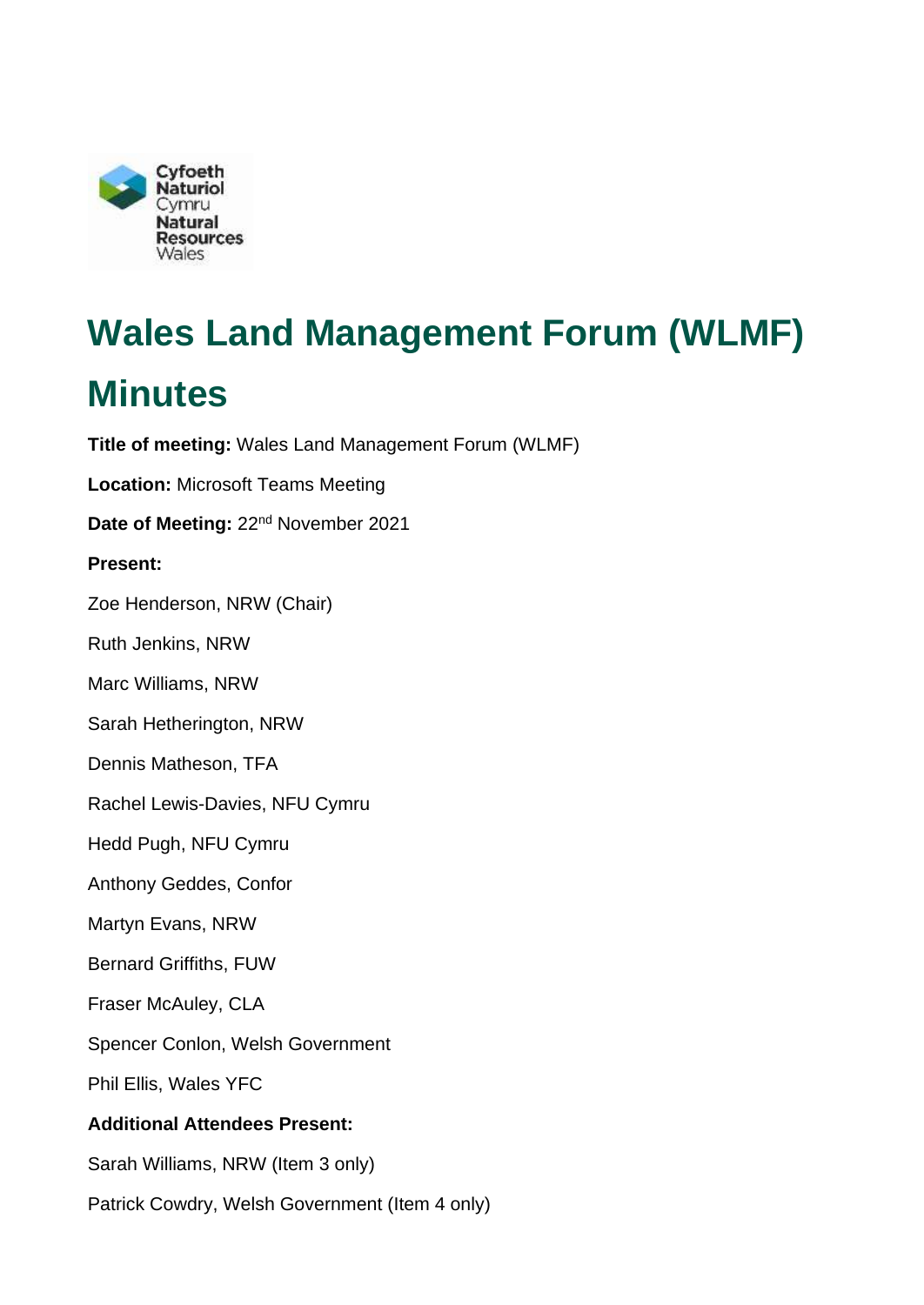Ken Bevan, NRW (Item 9 only)

#### **Secretariat(s):**

Bronwen Martin, NRW

#### **Apologies:**

Bob Vaughan, NRW

Vicky Jones, Welsh Government

Ceri Davies, NRW

John Browne, NRW

Tim Kirk, Confor

## **Item 1 Introductions, Apologies and Declaration of Interest**

- 1. The Chair welcomed all to the Microsoft Teams meeting noting apologies.
- 2. No declarations of interest were raised in respect of Agenda items to be considered.
- 3. The group were reminded that the meeting was being recorded for the purpose of capturing the minutes and the digital file will be deleted once the meeting minutes have been compiled.
- 4. Zoe introduced some guests to the meeting, including:
	- Phil Ellis the new Chief Executive, YFC Wales
	- Sarah Williams, NRW to discuss Green Recovery
	- • Patrick Cowdy, Welsh Government to provide an update on Woodland Creation and the Deep Dive
	- Ken Bevan, NRW to discuss stakeholder engagement with the farmers for a project in North East Wales.

## **Item 2 Minutes from the last meeting and any matters arising**

- will be translated and published on the NRW website. 5. The Group reviewed the minutes from the September 2021 meeting and approved as a true record. Once the meeting minutes have been reviewed and formally agreed they
- 6. Fraser McAuley, CLA asked what the timetable was regarding the deep dive into biodiversity. Ruth Jenkins, NRW said that a date has not been set for the biodiversity sessions, but the renewable energy deep dive is currently ongoing.
- 7. Bronwen Martin, NRW shared her screen and the group reviewed the Action Log, the following comments were of note: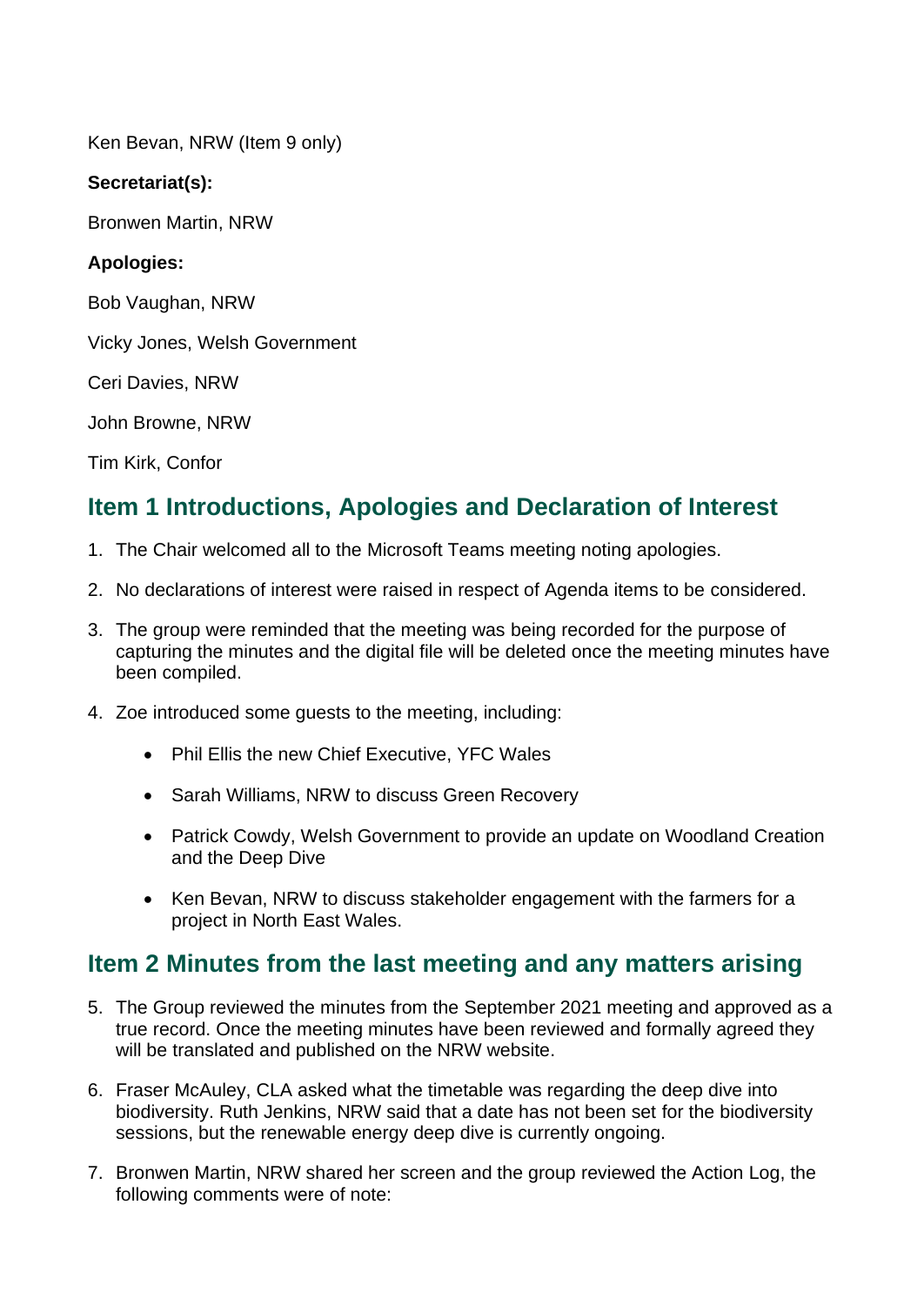- September AP02: Ruth and Martyn to provide an update relating to the reported incidents of illegal felling to understand the scale of the problem, how NRW have responded and the level of resources on enforcement and operational teams.
	- resourcing dealing with illegal felling and felling licence applications and Ruth said she has not received the figures yet in relation to illegal felling. At the same time Ruth asked about resourcing as NRW have much the same would be interesting to have a look at these two things. Increased felling licences are unsurprising in a year where timber prices have risen quite significantly, and foresters are also dealing with quite a lot of issues in relation to things like larch. Ruth said NRW have seen a 9% increase on last year and thought it actually might be higher. NRW have had about 387 applications during 2021 so far, which is an increase of nine percent, but it might be more by the end of the year. Ruth said she expects there is quite a lot of pressure on those operational teams, as they are involved in supporting felling license applications as well as having to investigate illegal felling's. Ruth is aware that there was an increase in NRW having to deal with illegal felling's certainly during last year but does not yet have the figures for this year.
	- meeting and the background to it was that Confor have significantly seen an increase in alleged illegal felling. Anthony said they have also seen a huge Anthony Geddes, Confor said he had raised this during the September extension to the amount of time it takes to process felling licences. Anthony also mentioned the level of skills and experience has changed within NRW and there is a real opportunity to train and support some of those staff so that they can go out to site and actually recognize what is intentional or illegal felling very quickly. Knowledge, training, and support is important.
	- - Ruth explained that there are improvements to be made on both sides, so say that out of the 447 applications that have been registered, maybe 140 have been returned because they were missing the relevant information or included really poor maps or missing information. So that does also slow the process down for felling licences but there are issues on both sides.
	- Anthony acknowledged Ruth's point about operational issues but the issues regarding resourcing remain.
	- - Ruth discussed the work looking at the sort of baseline service NRW provide with the resources available across the business.
	- Hedd Pugh, NFU Cymru asked whether these illegal felling sites are large areas. Ruth said she did not have data but would suggest perhaps a mixture.
	- Minister for Climate Change and made the point about skills. From the - Phil Ellis, Wales YFC said he and Carol (Wales YFC Chair) met with the perspective of young people, one of the things that Welsh Government is looking to do, is to invest into that skill set. Phil suggested that maybe this is something this group could discuss a bit more broadly.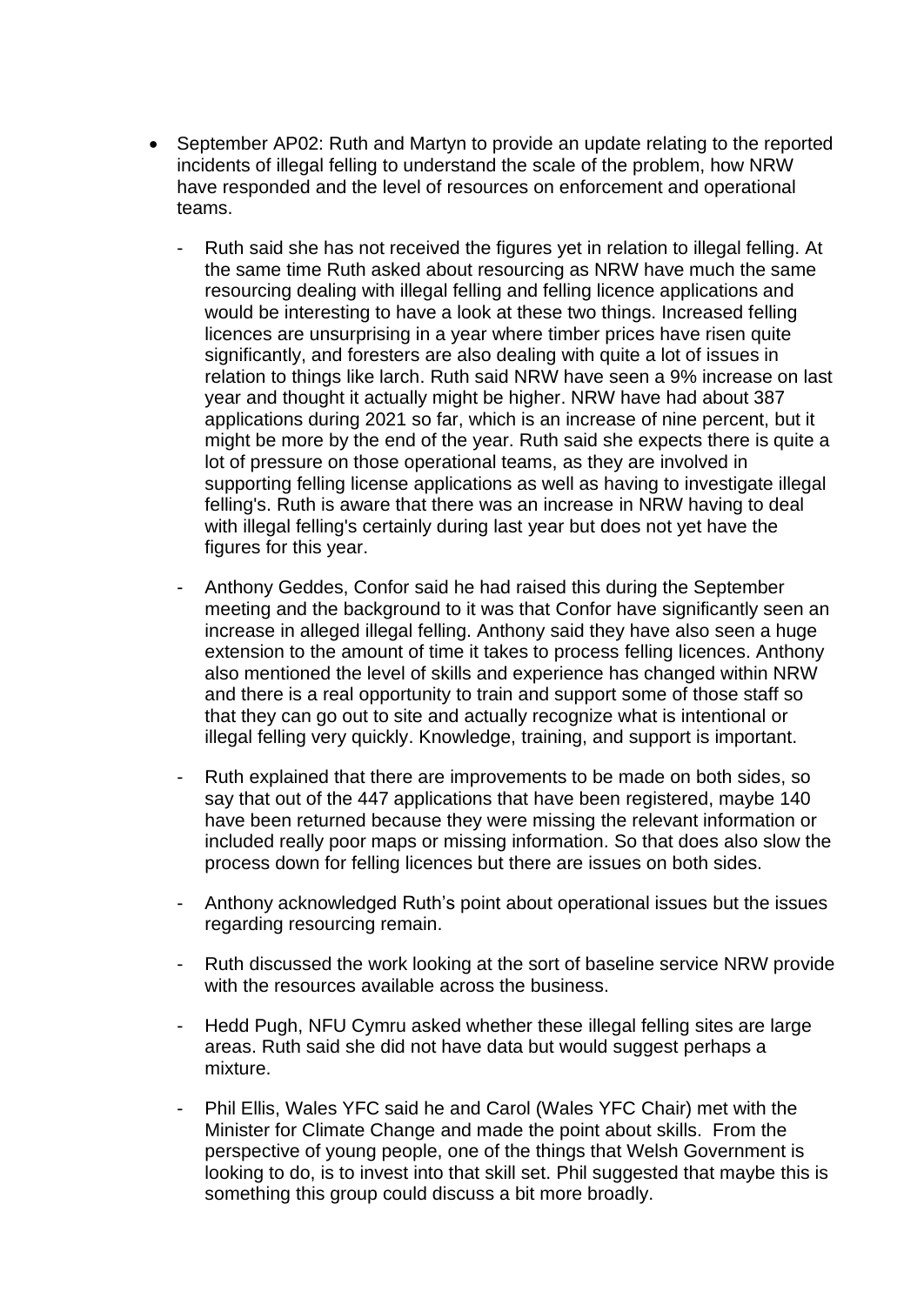- opportunities in the forestry side of the business and are offering some - Ruth mentioned that NRW have done some work developing apprenticeship 'kickstart opportunities' for young people in the organization.
- Fraser said there are some issues around NRW such as staff shortages or expertise and asked if there is a plan from Welsh Government to look at that those issues and see whether they can be addressed.
- Ruth said NRW are obviously in conversation with Welsh Government regarding many things across the business, including affordability and budgets. We recognize that it is important, NRW manage a forestry business and it is important to be able to bring people in and train them up. Also using the experienced and skilled people within the business to help train others up, whilst also bringing in training providers to support staff.
- - Anthony mentioned that the ICF, Lantra and Confor have been doing a joint piece of work regarding a skills study and survey. The skills shortage survey results are published on the Lantra website and there is a national challenge for forestry.
- Statements. • Sept AP05: Ruth Jenkins, NRW and Martyn Evans, NRW to feedback Anthony's comments regarding the consultation on NRW's review of Area
	- - Ruth said the comments have been fed back and will be taken on board in the work NRW are doing through the consultation and the responses to that consultation.

## **Item 3 Green Recovery Discussion**

- 8. Sarah Williams, NRW reminded the group where the Green Recovery Task and Finish group came from and the context behind it.
- 9. Sarah outlined what is meant by 'Green Recovery':

#### **'Green':**

- Reversing the decline in nature (nature emergency)
- Addressing climate emergency & increasing resilience to the impacts of climate change
- Tackling unsustainable patterns of production and consumption (the circular economy)

Must focus on ALL three, not single elements in isolation

#### **'Recovery':**

• Economic – investment that supports job creation and new markets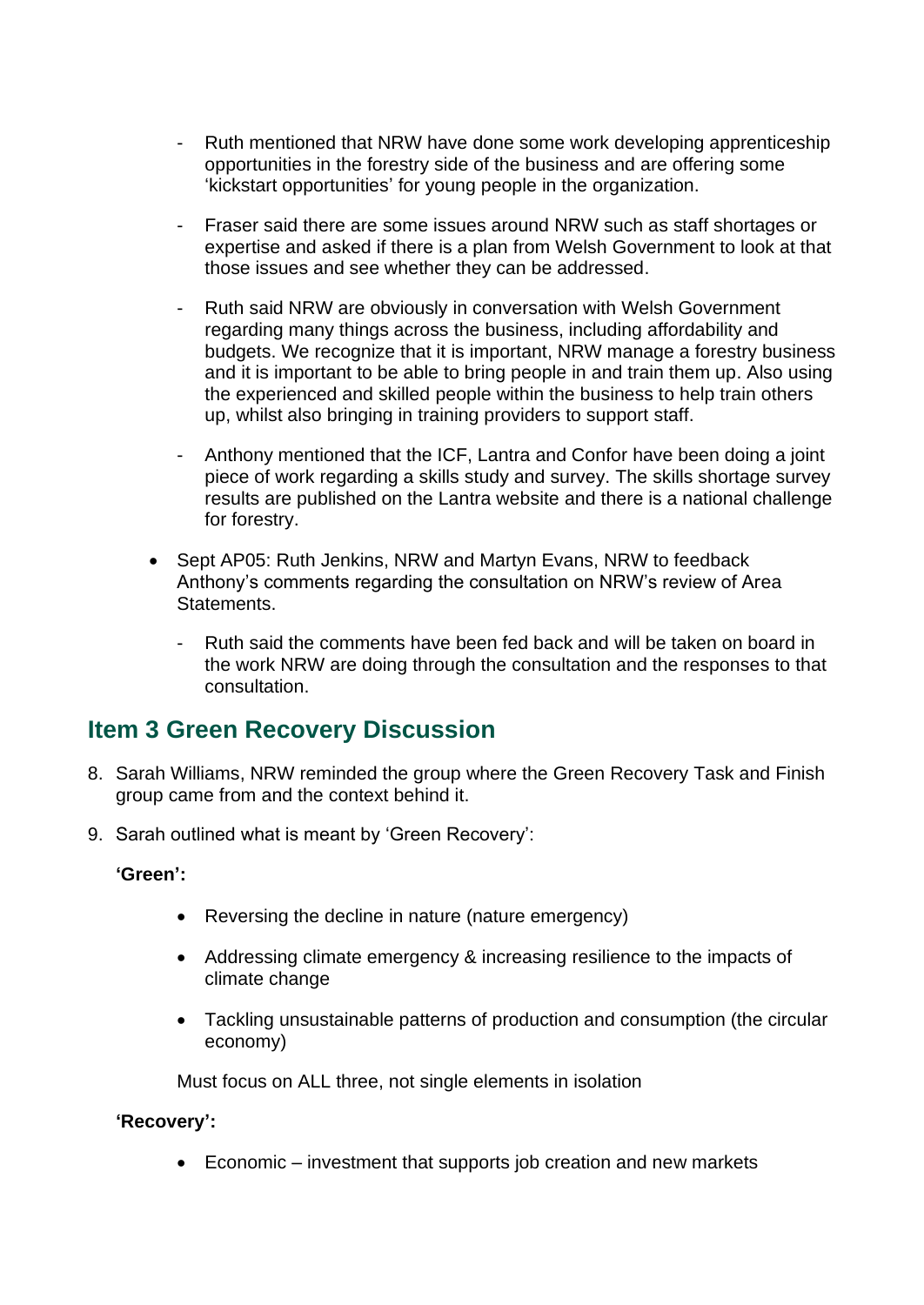- vulnerable/ have been hit hardest to address underlying inequalities and • Social –target action to those groups, communities and places that are most deprivation.
- 10.Sarah mentioned the prioritized actions for a green recovery which were focused on the practical side of things, making sure that it linked through to the Well-being and Future Generations Act and was very much focused on locking in positive attitudes and behaviours.
- group. It fed back through to Lesley Griffiths' Round Table Group. It is a group of 11.The Green Recovery Group is an independent group, not a sector representative experienced people from across Wales with a different views and perspectives representing a range of businesses, local authorities and organisations who work with communities and are focused on social justice.
- formed the basis for the Green Recovery Priorities for Action Report. Delivering 12.The Group issued a call for good ideas with 168 proposals received. These proposals against Priorities for Action:
	- Nature Based Solutions
	- Transforming socio-economic systems
	- Enablers of the GR
- examining the stability and resilience of the environmental sector during the pandemic 13.Sarah mentioned that the Wales Green Recovery Group commissioned a report which made recommendations over the short, medium, and longer term:

[Green Recovery: Supporting the Environment Sector in Wales Report](https://cdn.cyfoethnaturiol.cymru/media/692607/final-green-recovery-engo-support-report-english.pdf) 

- Facilitated circa £900k to the sector
- Now setting up an eNGO group to enable further actioning of the recommendations
- 14.Sarah outlined some of the proposals moving forward through the Wales Green and Just Recovery/Transition Group:
	- Building on energy, momentum, and collective power
	- Increasing connections with the business sector and anchor organisations
	- Focussed on unblocking barriers that are stopping progress and accelerating innovation.
	- Mapping delivery for each Government portfolio supporting all ministers to deliver specific commitments.
	- Working with spatial tools to enable targeting of work to areas and communities of most need.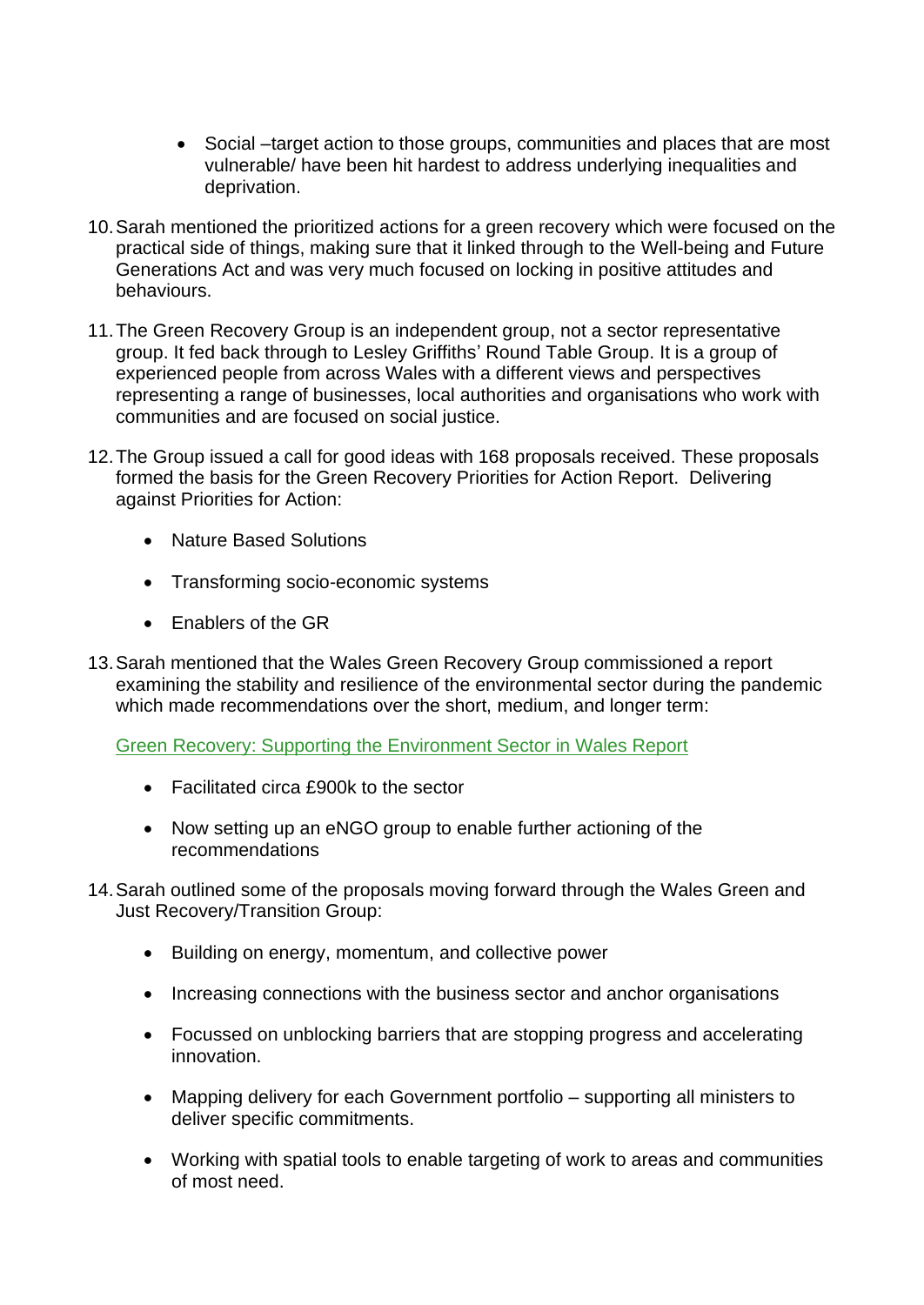- 15.Zoe thanked Sarah for her presentation and asked what a 'national nature service' is apprenticeships. It is a pathway for an individual to start to get involved with nature and and what it might do. Sarah clarified that a national nature service is about providing opportunities for young people to connect with nature through a range of opportunities, such as volunteering, paid employment, placements through kickstart or abide by the word 'nature'. Possibly working in or on a national nature centre or reserves, but equally working on or in a farming environment or in a forestry environment.
- said it was never intended to be a sectoral representative group. Sue Pritchard was on and to food people and bring that perspective into the discussions. 16.Dennis Matheson, TFA said farmer representatives were not included within the original Green Recovery Group. Dennis asked whether there are any actual farmer representatives currently on any of the groups mentioned in the presentation. Sarah the group from the outset and has a very broad perspective and understanding of food and farming. Sarah said that Sue is a farmer from mid Wales, so they felt that through her knowledge and network she had the ability to reach out to farmers, land managers
- organisations around the table in the meeting today. 17.Rachel Lewis-Davies, NFU Cymru said that Sue was not democratically elected, and the group does not have a membership representee of organisations, unlike the

Rachel mentioned that alongside the green recovery report there was the NGO report. Rachel said that she was concerned with some of the comments around core funding and asked what analysis sits behind that report regarding scale. Rachel mentioned that there is a lot of involvement from the environment sector in political lobbying and the prospect of providing core funding to organisations which then go on and lobby would raise some eyebrows. Rachel explained that from a farming union perspective, they would not go to government for core funding to fund their activity. Rachel queried what sort of analysis has taken place to underpin the report and asked whether any others have also made that observation. Sarah said that was an independent report that was reported into the group and the funding centre did a series of interviews with a whole cross section of environmental organisations operating across Wales. Regarding core funding, Sarah explained that from an NRW and Welsh Government perspective, this is something that they have moved away from. So, in the discussions between NRW and Welsh Government and taking forward those recommendations, they are very clear that core funding is not on the table. It is looking at a suite of other options which are set out in that report, but at the current time, NRW and Welsh Government will not be providing core funding to the environment sector organisations.

18.Anthony asked whether there is a summary of the projects that are being taken forward. Anthony mentioned that the Climate Change Minister announced a new project, the Curlew protect in mid Wales. Sarah said they have not got a summary report but would be looking to consolidate something in the future. Sarah confirmed that the Curlew Project is separate and is independent of the Green Recovery Task and Finish Group.

#### *AP November 01: Bronwen Martin, NRW to ask Sarah Williams, NRW for a summary of the Green Recovery Project work.*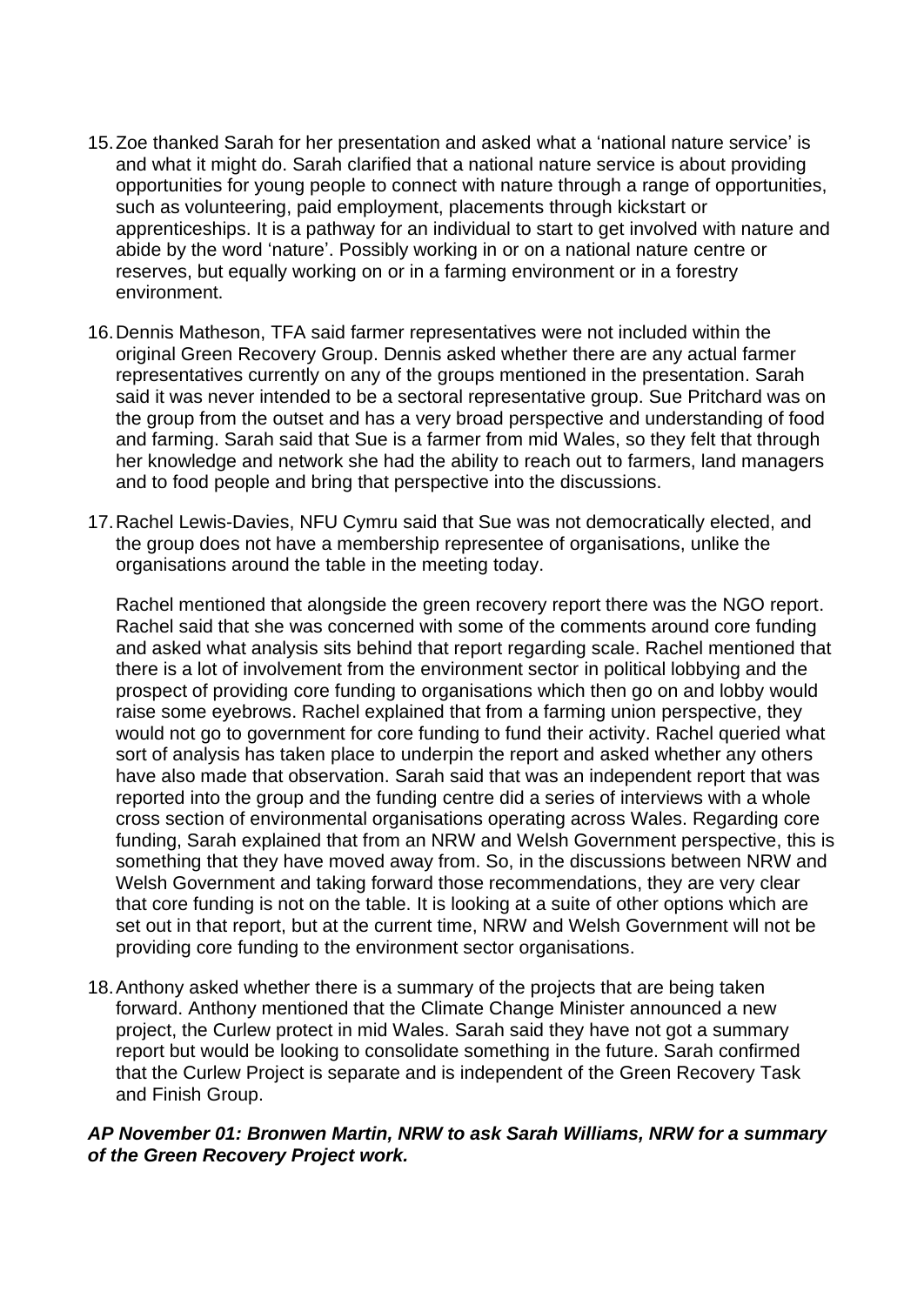## **Item 4 Woodland Creation & Deep Dive Update**

- 19.Patrick Cowdy, Welsh Government joined the group to provide an update on Woodland Creation progress and the Deep Dive.
- 20.Patrick gave a background to the Woodland Creation Deep Dive and shared a summary diagram - [Trees & Timber Task Force Recommendations](https://gov.wales/sites/default/files/publications/2021-07/trees-timber-task-force-recommendations.pdf)
- organisations to be a part of this. 21.The deep dive was called for by the Deputy Minister for Climate Change, Lee Walters. The main aim was to identify a set of actions to increase tree planting and overcome barriers related to woodland creation and consider the government targets and especially those of UK CCC. A group of experts were handpicked from a variety of
- 22.One of the aims was to look at what has happened in the past regarding woodland creation and learn lessons from it. They also looked into what has been happening in other countries, like the tree planting scheme in Africa, as they have been quite successful getting community planting.
- 23.There were eight meetings and three round tables to bring in the wider farming sector. The initial 39 recommendations have now become actions with some being shorter term and others longer term.
- help people get funding for planting trees in community areas. This scheme is due to be launched soon. Creating culture change around tree planting is also important and a user-friendly guide on tree planting is needed. 24.Patrick described the community tree planting scheme which has been developed to
- 25.Patrick said they are also looking at nurseries both in terms of funding and also to secure future supplies. There is a Confor Nursery Group which Fiona McFarlane has been involved with to look at tree supply across the three countries. There is massive increase in demand with the increased targets.
- 26.Patrick mentioned that they are also working with colleagues on Glastir Woodland Creation. Glastir Woodland Creation (window 11) opened in September 2021 - [Glastir](https://gov.wales/glastir-woodland-creation-window-11-september-2021-rules-booklet)  [Woodland Creation \(window 11, September 2021\).](https://gov.wales/glastir-woodland-creation-window-11-september-2021-rules-booklet) They looked at improvements to the scheme like fast tracking verification for low-risk woodland plans on small areas where they are not sensitive.
- scheme that can be launched in April which will hopefully address some of the 27.Patrick said they are now looking at what is going to be the successor to Glastir, with a problems which were identified by the working group.
- 28.Going forward, there are two working groups. One looking at developing a timber industrial strategy which Anthony Geddes is very active in. There is another working group looking at financing and bringing in private sector finance to help fund woodland creation.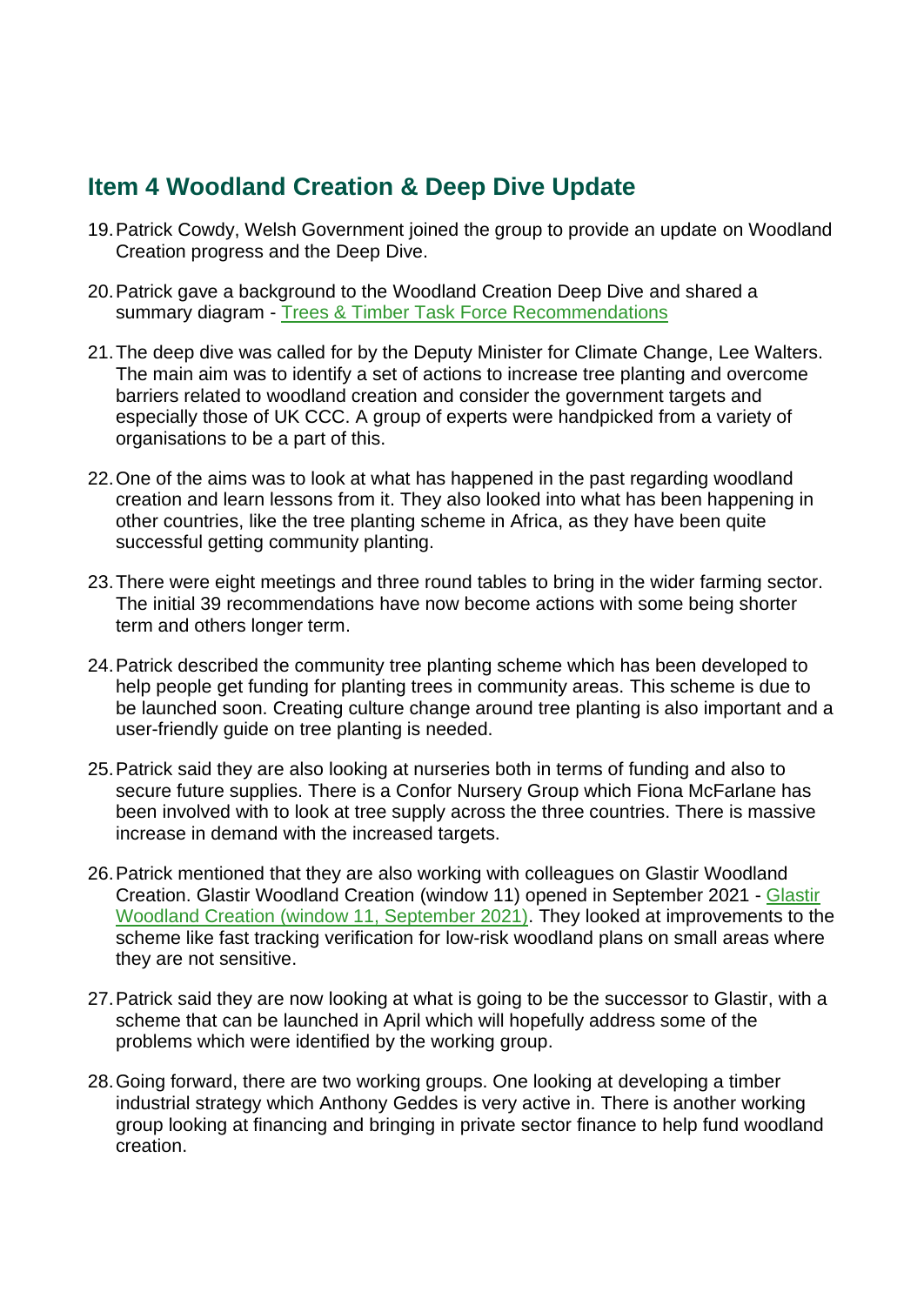- 29.There is also a lot of concern around potential negative impacts of Woodland Creation such as damaging local communities, but these challenges are being looked at very carefully by the working groups.
- things, woodland creation and planting on public sector land. There will also be a 30.The Deputy Minister for Climate Change, Lee Waters will be attending the [Ystadau](https://gov.wales/ystadau-cymru-annual-conference-2-december-2021)  [Cymru Annual Conference](https://gov.wales/ystadau-cymru-annual-conference-2-december-2021) on 2nd December 2021 and will discuss amongst other presentation about the [Belfast One Million Trees Project](https://www.belfastcity.gov.uk/onemilliontrees) which has been successful in terms of units of urban tree planting and getting the community involved.
- 31.Going forward, the working group meetings will continue. The Finance Group are planning to report at the end of 2021 with the Industrial Strategy Group carrying on.
- 32.Zoe thanked Patrick for his update and welcomed questions.
- been trying to arrange a meeting since the deep dive. Dennis suggested that it could report from the Woodland Creation Task and Finish Group set up by the Wales Land 33.Dennis Matheson, TFA mentioned that the very real concerns and threats to the tenancy sector have not been addressed properly and TFA Cymru have unsuccessfully eventually mean the end of the landlord tenant system in Wales, so this must be addressed. Dennis confirmed that all of these concerns were in fact contained in the Management Forum (WLMF) which went to the Welsh Government.

 Patrick said one of the starting points for the deep dive was the Wales Land tenanted farms was discussed during the deep dive and also within the working groups Management Forum report on Woodland Creation and they were very grateful for that. The group looked at ways to break down these barriers in order to progress. Increased levels of woodland creation are only a small proportion of what is needed. The issue of but especially the finance working group, which has been looking at how to make it fair for tenant farmers to avoid some of the risks.

 of tenant farmers is supported and engaged with to make sure their voice is being Anthony said that there has been a great deal of focus and input to ensure that the role heard.

Zoe suggested Patrick could contact Dennis to follow up on this discussion.

#### *AP November 02: Bronwen Martin, NRW to share Dennis Matheson's details with Patrick Cowdy, Welsh Government.*

 are trying to access the timber through lanes which have not grown with the size of the consequences and impacts which need to be considered. 34.Phil Ellis, YFC Wales discussed extraction planning in his community where land owners are planning to extract timber that was planted in the 1970s. Unfortunately, they harvesting machinery and is causing issues in local communities. Phil suggested perhaps this is something to consider. Zoe agreed that these are unintended

might be something to be raised and discussed through that group - Timber Transport Ruth Jenkins, NRW mentioned that there is a Timber Transport Forum and this issue [Forum -](https://timbertransportforum.org.uk/groups/wales/local-contact) Wales.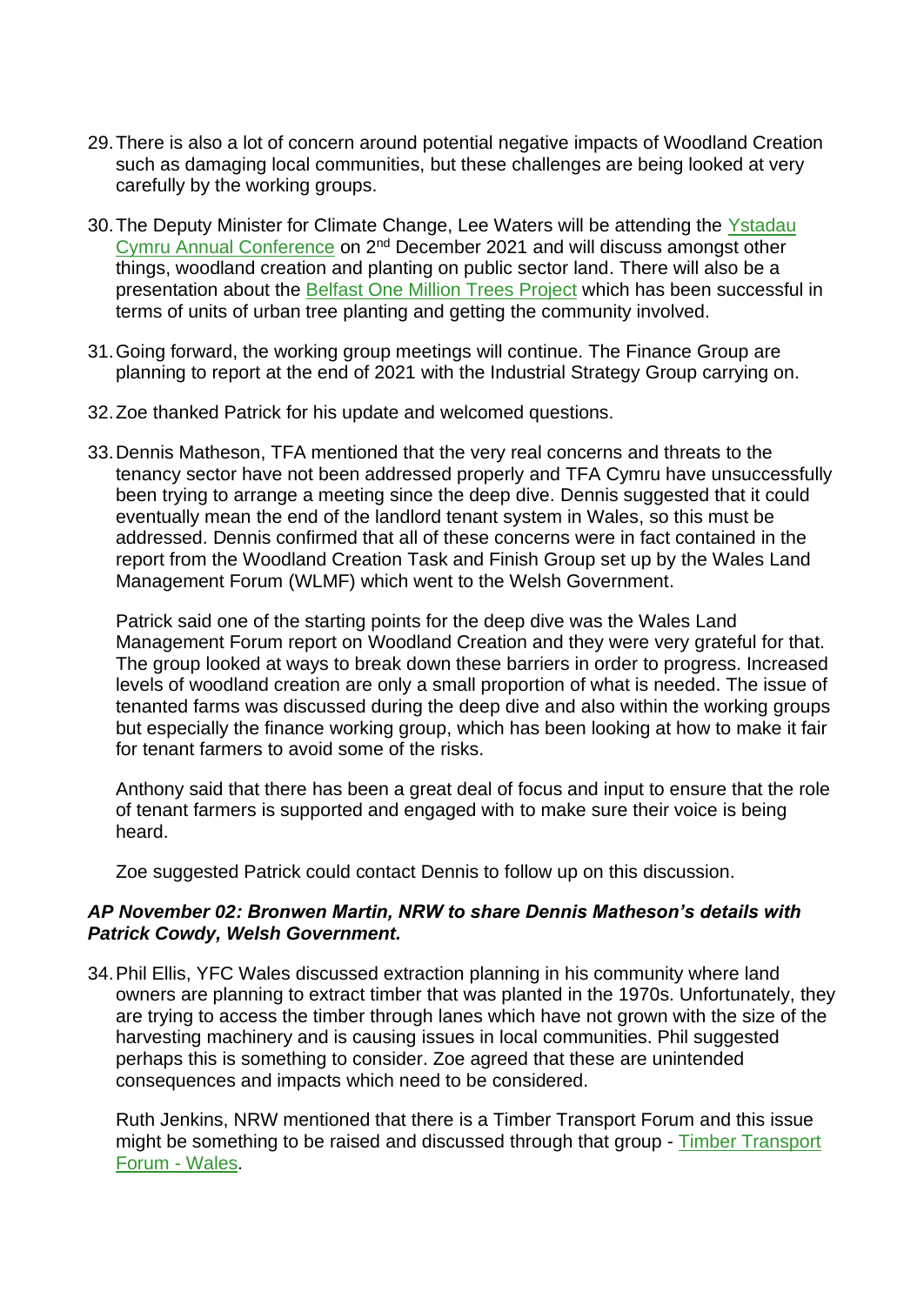35.Bernard Griffiths, FUW recalled that the work of the second working group was described as 'finance from the private sector trying to not damage communities'. Bernard asked how much discussion there has been around the 'land grab' issue, with people from other sectors buying land in order to plant trees and offset their own carbon footprint, generally from polluting sectors – has this been considered within the working group.

Patrick said yes, this is being considered and is at the core of the discussions at the moment because there are a lot of questions around this, however, it is a very complicated area. There are around 11 or 12 options on the table in terms of different ways things can work, but no decisions have been made yet. Patrick said they are also open to suggestions and welcome any suggestions as it is a challenging area.

 Bernard asked, of the 11 or 12 options, are some of those legal options looking at legislation. Patrick said not specifically on the finance side but maybe that is something to be considered as well.

## **Item 5 NFU Cymru 'Growing Together' Policy Paper Overview**

- publication in the last meeting and a link was circulated to the group when it was first 36. Rachel thanked Zoe for the opportunity to provide a short update on the [NFU Cymru -](https://www.nfu-cymru.org.uk/nfu-cymru/documents/nfu-cymru-treesandwoodland-report-english-hr-aw/) [Growing Together Strategy.](https://www.nfu-cymru.org.uk/nfu-cymru/documents/nfu-cymru-treesandwoodland-report-english-hr-aw/) Rachel had previously mentioned this report ahead of its published.
- 37.Rachel gave a brief background to this NFU Cymru policy paper. The paper was targets for Wales (180,000 hectares by 2050). Rachel explained that if you put that at a farm scale, you are talking of a quite considerable number of farms (3750 average levels of carbon sequestration on Welsh farms. developed by the NFU Cymru Rural Affairs Board under the chairmanship of Hedd. This work is being taken forward in the context of the very ambitious tree planting sized farms). This report allows farming to be a part of the solution and is also in line with [NFU Achieving Net Zero 2040,](https://www.nfuonline.com/archive?treeid=138313) the second pillar of which is around in enhancing
- 38.Rachel discussed some challenges including tree planting targets as well as the 'land grab' in rural communities. Rachel recalled that the last three farms that have been sold in her local community have gone to external investors for complete afforestation. This is a situation which is happening on the ground and is a key concern to NFU Cymru members.
- 39.The context of the report is around:
	- taking forward these targets in a way that can safeguard rural communities
	- ensuring that the transition to Net Zero is one that is sustainable and fair for everybody in society
	- responsible and does not result in the offshoring of food production and climate • tree planting targets in Wales are taken forward in a way that is globally change impacts to other parts of the world, where often environmental standards and animal health and welfare standards are lower.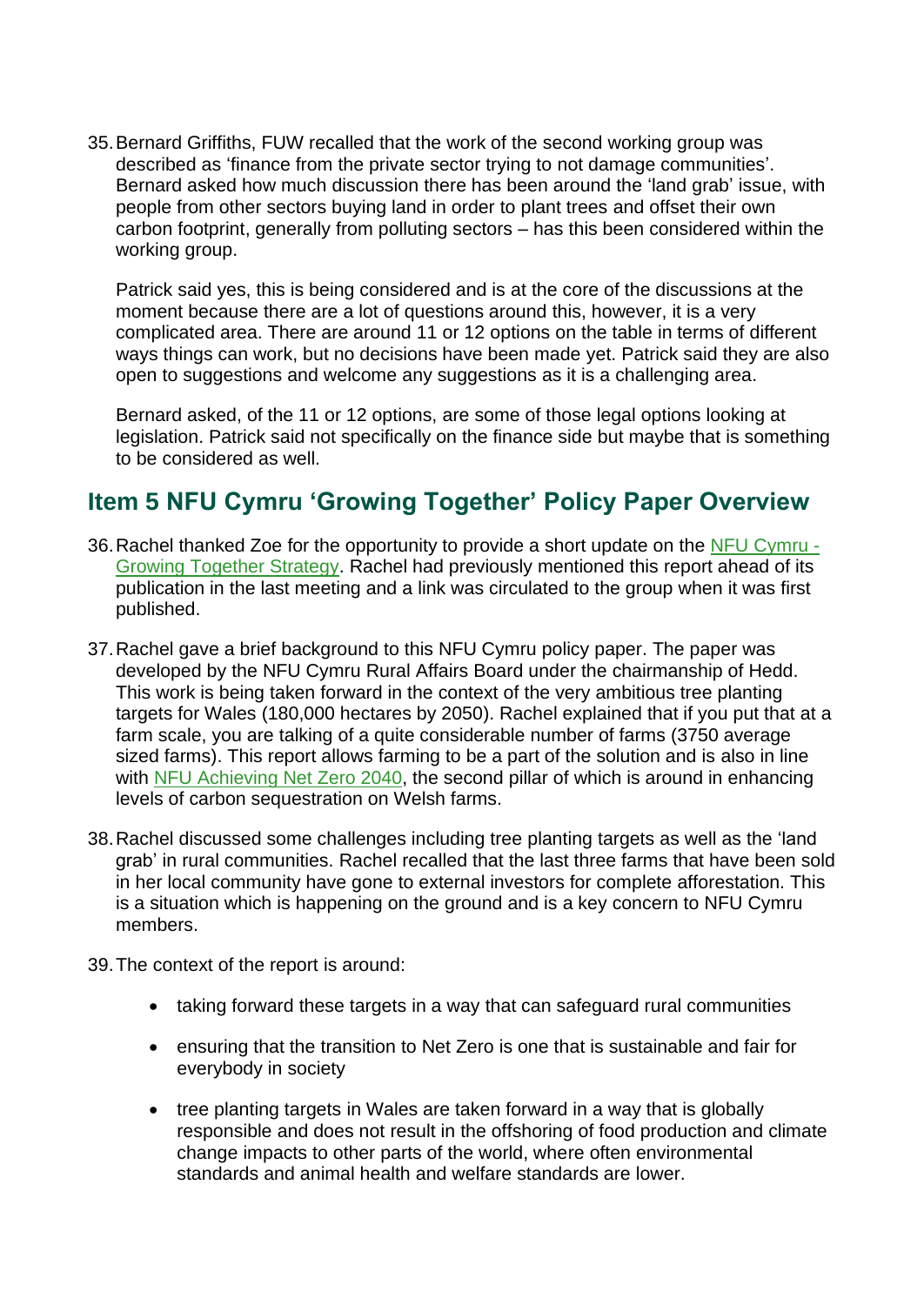- 40.Rachel mentioned the [Hybu Cig Cymru Report: The Welsh Way](https://meatpromotion.wales/images/resources/Welsh_Way_Final_Eng.pdf) which demonstrates that Wales has got a good track record of the sustainable production of red meat and so it seems illogical that we offshore food production to elsewhere in the world.
- precludes a huge area of land from increasing tree cover. 41.Rachel outlined that the Rural Affairs Board identified what they currently saw as the key barriers to tree planting. This touches on economics and the fact that some farmers cannot wait 40 years for a crop of timber. The report also discusses some of the policy enablers and some of the difficulties that farmers experience at a farm scale when planting, including the problems relating to Glastir Woodland Creation. Particularly the fact that it is currently based on cost incurred, income forgone, and that those payment rates have not kept pace with increasing costs. Rachel also reminded the group that nearly 30% of land in Wales is actually under some sort of tenancy agreement, which
- suit, so success might not be achieved in the anticipated way. There are also risks associated with emerging tree diseases like Ash Die Back. Carbon markets are also a 42.Rachel mentioned that NFU Cymru members are also concerned about the levels of risk. There are risks that some of the planted trees do not live or the conditions may not new evolving market with uncertainty and risk.
- 43.Rachel reiterated that this report is about positioning farming as the solution to deliver Wales are willing to increase tree cover on their farms if they are awarded to do so, but even up to field parcel scale with a of mixture native trees and shrubs and also conifer but they want to do it at the appropriate scale and in a right place. the tree planting targets whilst outlining a number of key opportunities. Many farmers in it needs to be at the appropriate scale and in the appropriate location. Farmers are willing to plant shelterbelts, hedges, stream side corridors, gullies, field corners and species. Farmers are also not averse to the idea of planting commercial timber crops,
- those benefits need to be properly rewarded and the rates need to be competitive. 44.Rachel recognized that society wants to see tree planting for multiple benefits, but
- 45.The report concludes with a number of keys asks that reflect the analysis. Rachel said they want to see:
	- The establishment of a just Transition Commission to ensure that the burden of decarbonisation does not fall unequally on rural communities.
	- • A decision-making framework established to guide significant land use decisions and consider economic, environmental, social, and cultural impacts.
	- security and our agricultural productive capacity are also monitored, maintained, • The Environment Bill should also include mechanisms to ensure that our food and enhanced, alongside other strategic targets.
	- Appropriate funding mechanisms that move beyond cost incurred income forgone calculations and that allows for a regular income to be derived from farm woodland.
	- The tenancy issue is also very important to NFU Cymru and they want to see reforms to tenancies that allow tenant farmers to be able to plant trees at the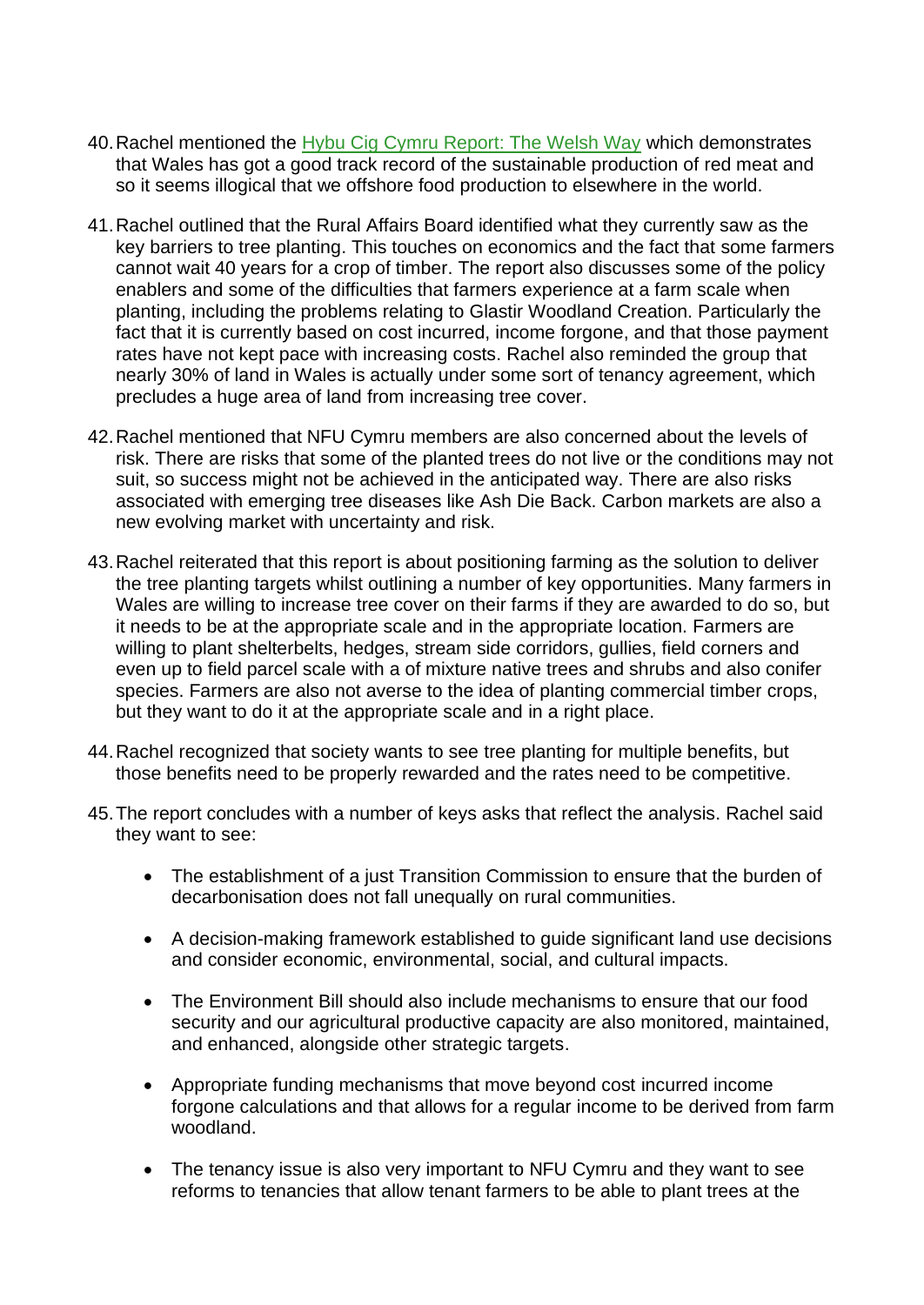appropriate scale on their land. But we also need those safeguards in place to ensure that tenants and commoners are not removed from their land as tree planting schemes are progressed.

- 46.Hedd agreed that farmers are keen to plant trees, but it must be the right tree, in the right place. Getting the right financial reward is also important, especially in the long term as not everyone can wait 40 years for the return. Agroforestry could be the way forward, but it is not always appropriate for producing food. However, Hedd confirmed that they do not want to see largescale afforestation because this will impact Welsh culture.
- 47.Phil Ellis, YFC Wales said his main concern is the impact it will have on young people, particularly regarding economic security. Phil explained that a managed field takes more time and more labour than it does to manage a woodland, over a 40-year period. Therefore, in a woodland context over that 40 years, there is a lot less work and there would be less opportunities for younger people to work. Phil reminded the group that we need to make sure that we consider the economic impact to our local and rural Wales. There are also two sides to this; there is the immediate impact for farmers and work opportunities and then there a secondary impact of less money being spent directly in rural communities. Phil gave an example with the difference of taking lambs to a local market compared to taking timber to a sawmill which is possibly located over the border or possibly in another part of Wales. It is about how we make sure that we keep as much of that activity within rural Wales.
- there. Rachel mentioned that perhaps it is not touched on in in the Growing Together needed to get us to Net Zero by 2040 across England and Wales. 48.Anthony recalled the role of farmers in decarbonization. The 180,000-hectare target is the target released by the Climate Change Committee; it is not a Welsh target; it is an independently derived figure. That figure includes what is needed for decarbonization across Wales, including what is needed to decarbonize the farm sector where it cannot reduce its emissions to zero. Anthony asked Rachel whether NFU Cymru have developed their thoughts further on that next step of the carbon responsibility that farmers hold? Because those figures of 180,000 hectares of afforestation is a part of the tool for all of the industries, all of the communities and all of the businesses in Wales to reach their target. Anthony said NFU Cymru have got a really crucial role Strategy because it may be in the NFU Net Zero vision. The NFU Net Zero Vision by 2040 is net zero across England and Wales, it is not an expectation that individual farms will reach net zero individually. It outlines the potential across the three pillars of improving agricultural efficiency, enhancing sequestration and the role of renewables. It also provides figures across those three pillars and the level of action that would be
- is valuable to the farm both now and in a future context. There is an opportunity to think the sort of economy that might create in relation to a farm business. 49.Ruth said each farmer has to understand what is right for their farm business and what about the impact on rural jobs, understand what that resource might be in the future if we do act or change now. Supporting net zero is going to be really important to understand what that resource can therefore be used both on the farm and more broadly, in a context of the rural economy. To get there, support will be required for agriculture, including training, understanding the timber market, and also understanding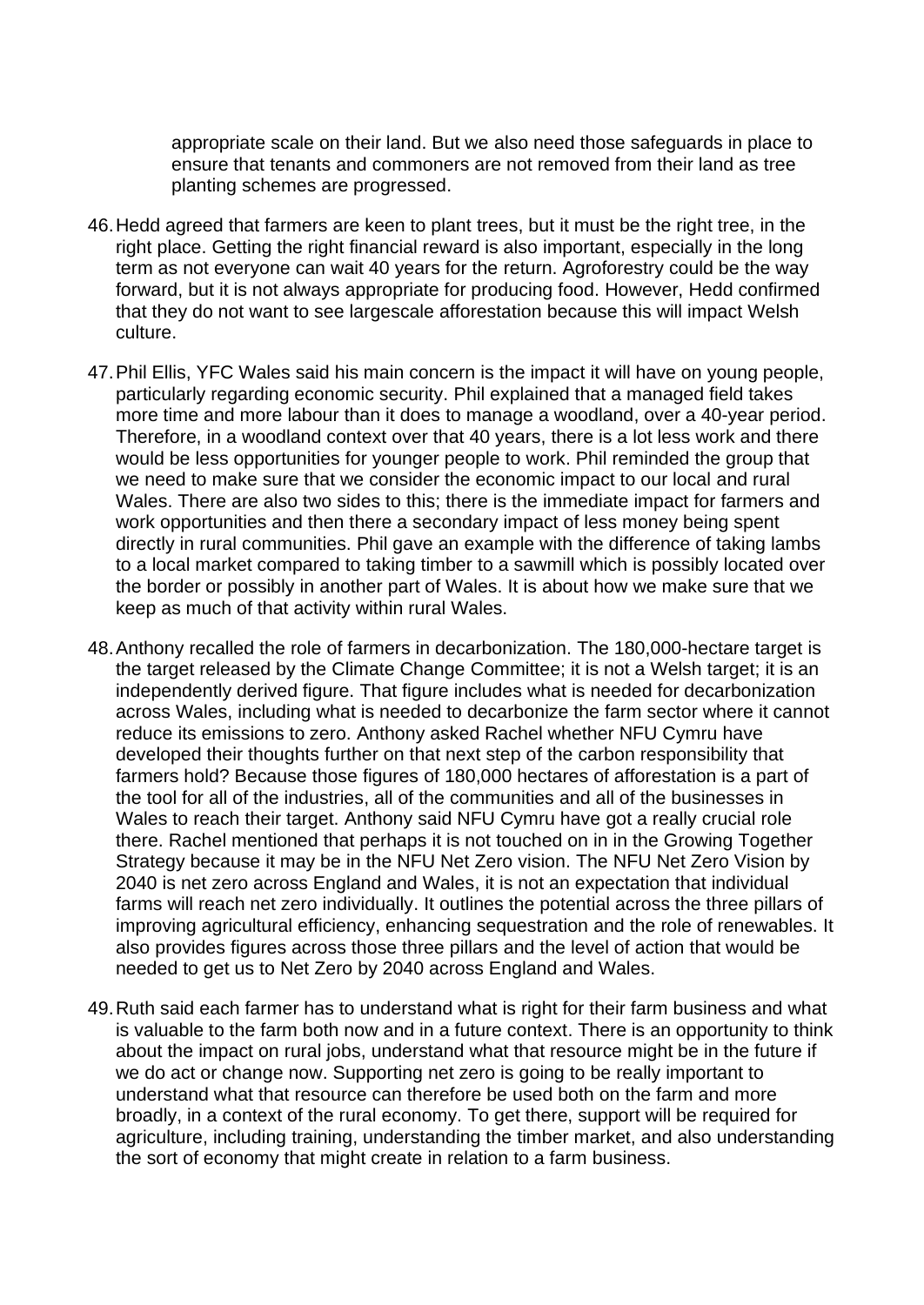scale) is actually how it will be achieved and not by creating lots of woodland on just a In terms of creating 180,000 hectares of woodland in Wales, Ruth suggested that how this has been presented seemed a bit negative. It looked like loads of farms would be bought to create 100% woodlands to achieve that target. Ruth said that what it is really saying is that small shifts on every woodland (depending on affordability and farm few farms.

 a piece of lobbying work and it is absolutely clear that there are two ways you can do this. We are already seeing the land grab in Welsh communities. Alternatively, we can Rachel said those figures are in the report and this is a message to government. This is put together policies and measures that do it in a way that fits into farming systems. Rachel said this is a choice for policy makers and we have to grab their attention because some of the narrative is a little bit dismissive of the concerns of rural communities already.

## **Item 6 NRW Updates**

- feedback or comments regarding the items in the document. 50.The Chair mentioned that an Update Paper was circulated to members prior to the meeting which included links to further information. Zoe asked if there were any
- 51.Ruth Jenkins, NRW had the following additional updates:
	- Source apportionment: WLMF Sub Group received an update on the source apportionment work which DCWW are doing in relation to the SAC rivers. Ruth said NRW are currently looking at this work, particularly regarding the data and modelling.
	- • Grants Scheme: Updated so that there is the ability to issue grants on a twoyear period from next year. NRW have done some work around the themes for those grants. Further information can be shared once more work has been done on defining those themes.

52.No further comments or questions received regarding NRW Updates.

## **CLA / TFA / Welsh Government Item 5 Update from FUW / NFU Cymru / Wales YFC / Confor /**

- written evidence to Net Zero Wales plan, responded to the shooting and trapping **53. FUW**: Bernard Griffiths, FUW mentioned that colleagues have responded to several recent consultations including the local taxes for second homes consultation, oral and consultation and provided written evidence to the House of Laws on the New Zealand trade deal. The land grab issue is also a very big topic for the FUW currently.
- 54.**NFU Cymru**: Rachel Lewis-Davies echoed much of Bernard's update regarding responses to consultations. Rachel mentioned that there is an ongoing campaign as part of the Growing Together Strategy, and they are in the process of welcoming MS's to farms across Wales to plant a tree.
- 55.**Wales YFC:** no further updates.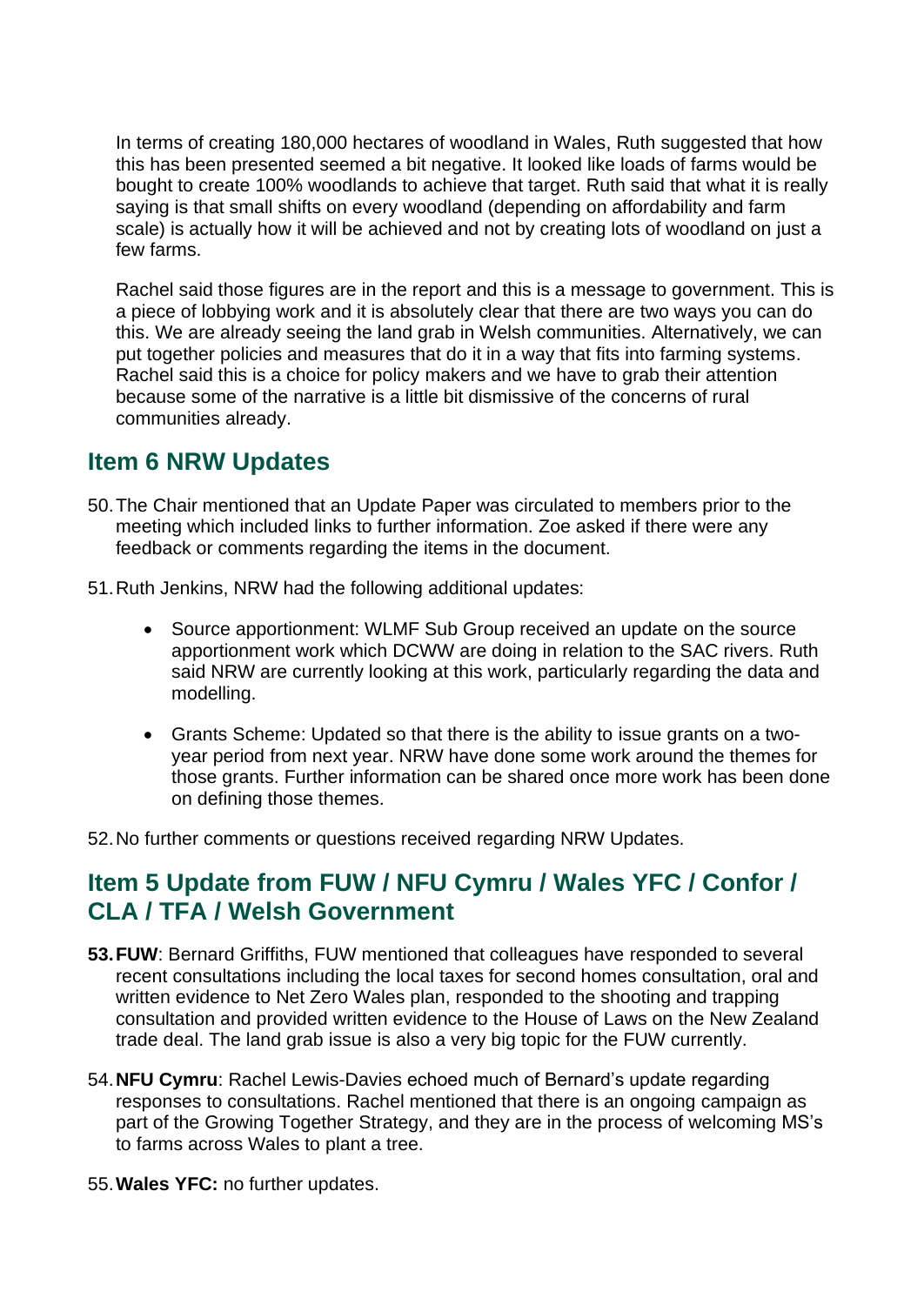- 56.**Confor**: Anthony Geddes provided an update on the deep dive regarding an industrial strategy for timber and fibre. Anthony highlighted that the skills study response has been published. Confor are also coordinating first meeting of the Cross-Party Parliamentary group on forestry for the New Year and this group is seeking a new Chair.
- 57.**CLA:** Fraser McAuley needed to leave the meeting but briefly mentioned the CLA Rural Business Conference which will be held in London on Thursday 2 December.
- meeting as an RPW stakeholder and for the second time raised the question regarding 58.**TFA:** Dennis Matheson mentioned that TFA Cymru mentioned he attended a recent excluding land with trees from the basic payment scheme. Dennis suggested that now we are out of the EU, they should consider revisiting the rules because it goes completely against government policy.

## **Item 8 WLMF & Area Statement Workshop**

- 59.Bronwen Martin, NRW confirmed that there will be a series of five themed 2-hour virtual workshops over the next few months, which include Natural Flood Management, farm woodland trees and hedgerows, common land, healthy hillsides, and food networks.
- 60.The overall theme is 'sustainable land and water management', and the aims are to achieve a joint agreement and understanding of how sustainable food and fibre production can meet the national and local challenges and to help deliver multiple benefits to farmers, land managers and the environment.
- November 2021 which is the farm woodland trees and hedgerows session. This will consist of project talks from guest presenters, a video and feedback and discussion. 61. The first of the five themed workshops is scheduled for this Wednesday the  $24<sup>th</sup>$
- 62.The Common Land workshop is also scheduled for Wednesday 8th December, 1.30pm-3.30pm. Bronwen confirmed that further information and invites for this session will be circulated this week.
- who are going to be interested in engaging in each of these themes. Bronwen offered 63.Bronwen mentioned that in terms of the primary audience for the workshops, they are for the WLMF member organisations, but it would be great if the workshop invitations could be extended to colleagues including county advisors and committee members to contact these possible additional attendees if members forward contact details, alternatively WLMF members could forward the meeting details directly to them. Bronwen encouraged members to draw on their own networks to provide the key support and add value to these conversations.
- 64.Bernard asked if there is a cap on numbers attending these virtual sessions. Bronwen confirmed that NRW do not want to prevent anybody from attending the sessions so as long as people have the meeting information and link it is possible to join.

## **Item 9 Any Other Business**

65.Ken Bevan, NRW joined the meeting to discuss a project in North East Wales and stakeholder engagement.